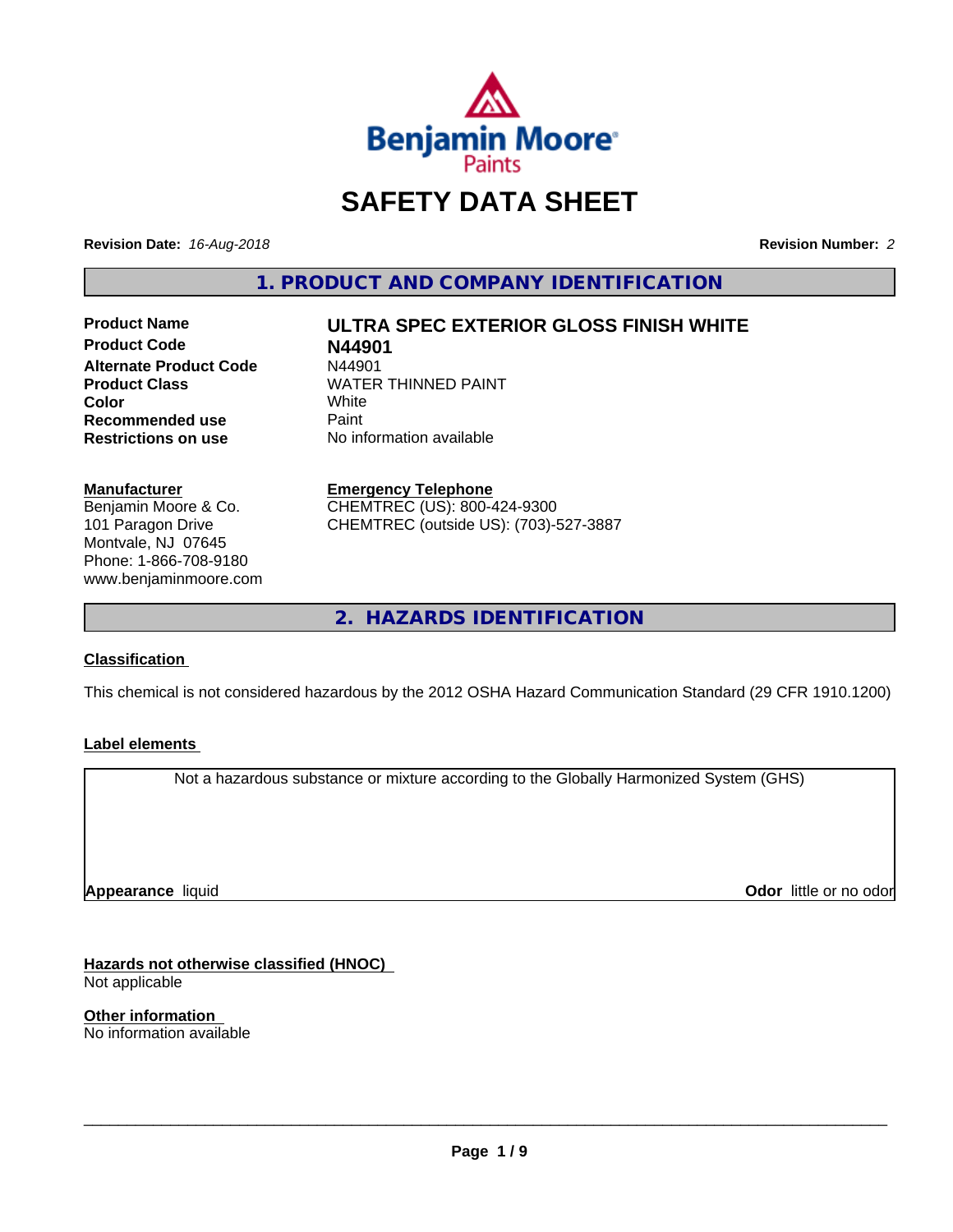# **3. COMPOSITION INFORMATION ON COMPONENTS**

| <b>Chemical name</b>            | CAS No.    | Weight-% |
|---------------------------------|------------|----------|
| Titanium dioxide                | 13463-67-7 | ~~<br>ີ  |
| Zinc oxide                      | 1314-13-2  |          |
| Sodium C14-C16 olefin sulfonate | 68439-57-6 | v.J      |

|                                                  | 4. FIRST AID MEASURES                                                                                    |
|--------------------------------------------------|----------------------------------------------------------------------------------------------------------|
| <b>General Advice</b>                            | No hazards which require special first aid measures.                                                     |
| <b>Eye Contact</b>                               | Rinse thoroughly with plenty of water for at least 15 minutes and consult a<br>physician.                |
| <b>Skin Contact</b>                              | Wash off immediately with soap and plenty of water while removing all<br>contaminated clothes and shoes. |
| <b>Inhalation</b>                                | Move to fresh air. If symptoms persist, call a physician.                                                |
| Ingestion                                        | Clean mouth with water and afterwards drink plenty of water. Consult a physician<br>if necessary.        |
| <b>Most Important</b><br><b>Symptoms/Effects</b> | None known.                                                                                              |
| <b>Notes To Physician</b>                        | Treat symptomatically.                                                                                   |

**5. FIRE-FIGHTING MEASURES**

| <b>Suitable Extinguishing Media</b>                                              | Use extinguishing measures that are appropriate to local<br>circumstances and the surrounding environment.                                   |  |  |
|----------------------------------------------------------------------------------|----------------------------------------------------------------------------------------------------------------------------------------------|--|--|
| <b>Protective Equipment And Precautions For</b><br><b>Firefighters</b>           | As in any fire, wear self-contained breathing apparatus<br>pressure-demand, MSHA/NIOSH (approved or equivalent)<br>and full protective gear. |  |  |
| <b>Specific Hazards Arising From The Chemical</b>                                | Closed containers may rupture if exposed to fire or<br>extreme heat.                                                                         |  |  |
| <b>Sensitivity To Mechanical Impact</b>                                          | No.                                                                                                                                          |  |  |
| <b>Sensitivity To Static Discharge</b>                                           | No.                                                                                                                                          |  |  |
| <b>Flash Point Data</b><br>Flash Point (°F)<br>Flash Point (°C)<br><b>Method</b> | Not applicable<br>Not applicable<br>Not applicable                                                                                           |  |  |
| <b>Flammability Limits In Air</b>                                                |                                                                                                                                              |  |  |
| Lower flammability limit:                                                        | Not applicable                                                                                                                               |  |  |
|                                                                                  |                                                                                                                                              |  |  |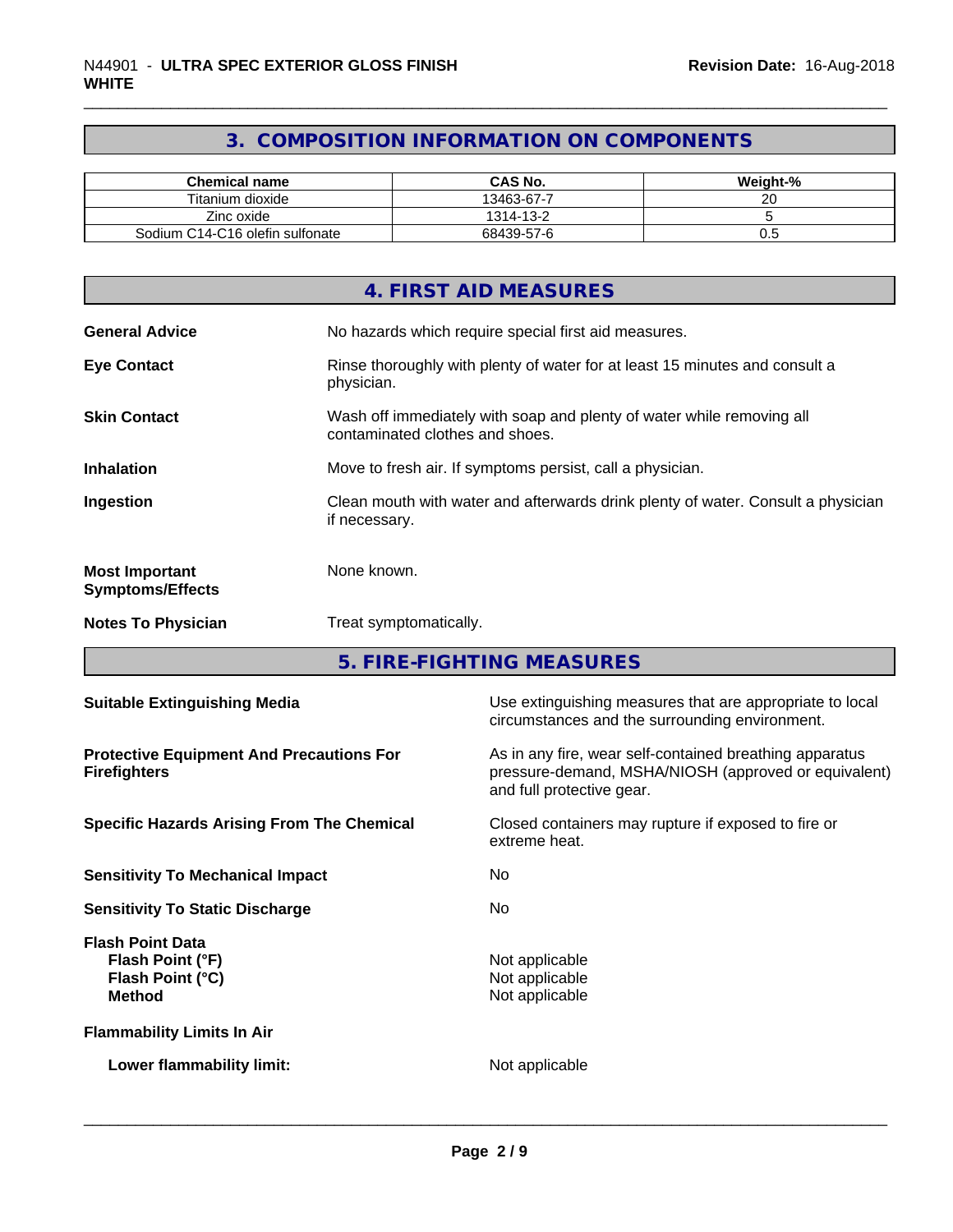| <b>Upper flammability limit:</b>  |           | Not applicable         |                       |                                |  |
|-----------------------------------|-----------|------------------------|-----------------------|--------------------------------|--|
| <b>NFPA</b>                       | Health: 1 | <b>Flammability: 0</b> | <b>Instability: 0</b> | <b>Special: Not Applicable</b> |  |
| <b>NFPA Legend</b><br>- - - - - - |           |                        |                       |                                |  |

- 0 Not Hazardous
- 1 Slightly
- 2 Moderate
- 3 High
- 4 Severe

*The ratings assigned are only suggested ratings, the contractor/employer has ultimate responsibilities for NFPA ratings where this system is used.*

*Additional information regarding the NFPA rating system is available from the National Fire Protection Agency (NFPA) at www.nfpa.org.*

# **6. ACCIDENTAL RELEASE MEASURES**

| <b>Personal Precautions</b>                                                                                                            | Avoid contact with skin, eyes and clothing. Ensure adequate ventilation.                                                                                                         |
|----------------------------------------------------------------------------------------------------------------------------------------|----------------------------------------------------------------------------------------------------------------------------------------------------------------------------------|
| <b>Other Information</b>                                                                                                               | Prevent further leakage or spillage if safe to do so.                                                                                                                            |
| <b>Environmental precautions</b>                                                                                                       | See Section 12 for additional Ecological Information.                                                                                                                            |
| Soak up with inert absorbent material. Sweep up and shovel into suitable<br><b>Methods for Cleaning Up</b><br>containers for disposal. |                                                                                                                                                                                  |
|                                                                                                                                        | 7. HANDLING AND STORAGE                                                                                                                                                          |
| Handling                                                                                                                               | Avoid contact with skin, eyes and clothing. Avoid breathing vapors, spray mists or<br>sanding dust. In case of insufficient ventilation, wear suitable respiratory<br>equipment. |
| <b>Storage</b>                                                                                                                         | Keep container tightly closed. Keep out of the reach of children.                                                                                                                |

**Incompatible Materials** No information available

# **8. EXPOSURE CONTROLS/PERSONAL PROTECTION**

#### **Exposure Limits**

| Chemical name    | <b>ACGIH TLV</b>         | <b>OSHA PEL</b>           |
|------------------|--------------------------|---------------------------|
| Titanium dioxide | 10 mg/m $3$ - TWA        | 15 mg/m $3$ - TWA         |
| Zinc oxide       | $2 \text{ mg/m}^3$ - TWA | 5 mg/m <sup>3</sup> - TWA |
|                  | 10 mg/m $3$ - STEL       | 15 mg/m $3$ - TWA         |

#### **Legend**

ACGIH - American Conference of Governmental Industrial Hygienists Exposure Limits OSHA - Occupational Safety & Health Administration Exposure Limits N/E - Not Established

**Engineering Measures** Ensure adequate ventilation, especially in confined areas.

 $\overline{\phantom{a}}$  ,  $\overline{\phantom{a}}$  ,  $\overline{\phantom{a}}$  ,  $\overline{\phantom{a}}$  ,  $\overline{\phantom{a}}$  ,  $\overline{\phantom{a}}$  ,  $\overline{\phantom{a}}$  ,  $\overline{\phantom{a}}$  ,  $\overline{\phantom{a}}$  ,  $\overline{\phantom{a}}$  ,  $\overline{\phantom{a}}$  ,  $\overline{\phantom{a}}$  ,  $\overline{\phantom{a}}$  ,  $\overline{\phantom{a}}$  ,  $\overline{\phantom{a}}$  ,  $\overline{\phantom{a}}$ 

#### **Personal Protective Equipment**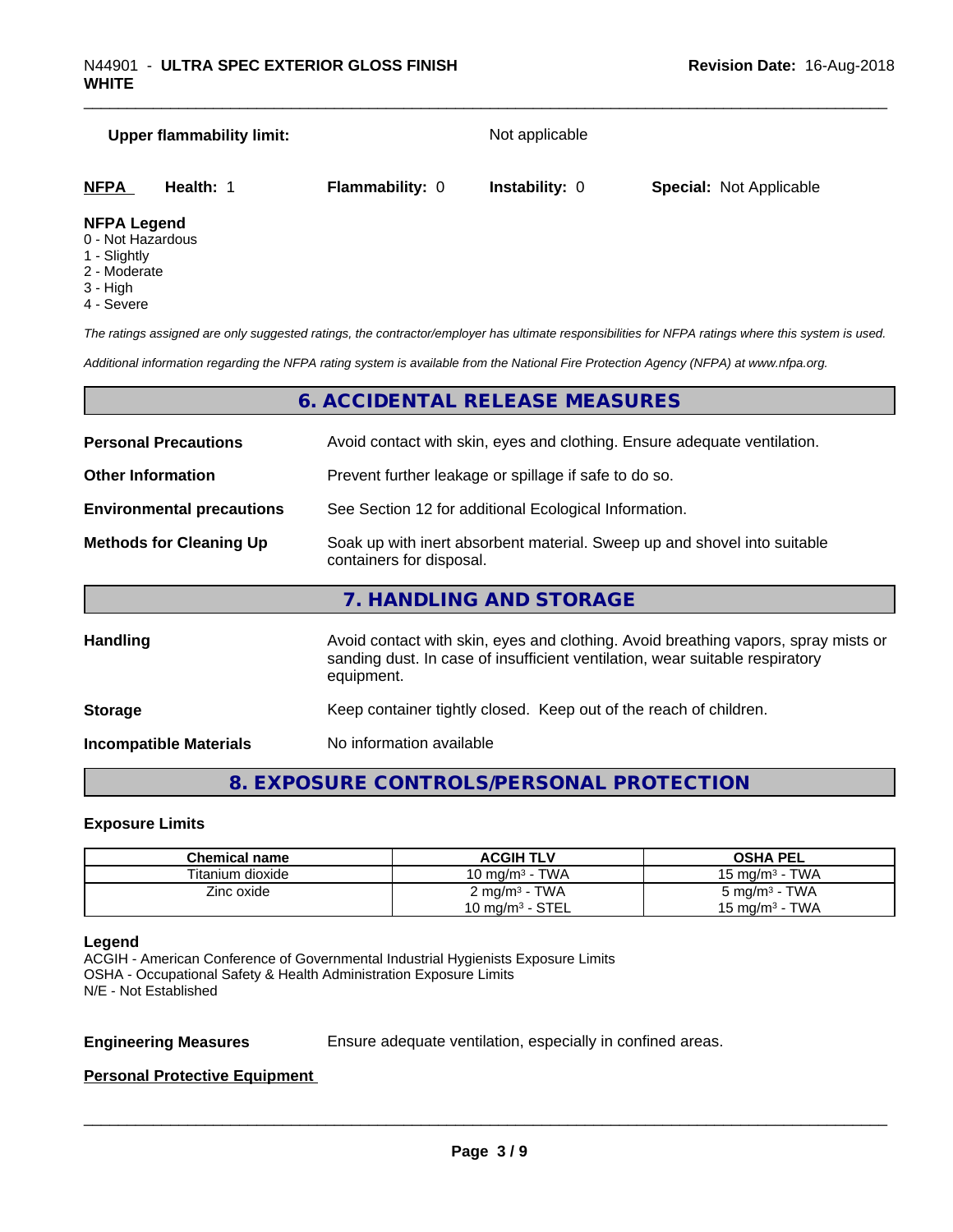| <b>Eye/Face Protection</b>    | Safety glasses with side-shields.                                        |
|-------------------------------|--------------------------------------------------------------------------|
| <b>Skin Protection</b>        | Protective gloves and impervious clothing.                               |
| <b>Respiratory Protection</b> | In case of insufficient ventilation wear suitable respiratory equipment. |
| <b>Hygiene Measures</b>       | Avoid contact with skin, eyes and clothing. Remove and wash contaminated |

#### **9. PHYSICAL AND CHEMICAL PROPERTIES**

clothing before re-use. Wash thoroughly after handling.

**Appearance** liquid **Odor** little or no odor **Odor Threshold No information available No information available Density (Ibs/gal)** 10.0 - 10.4 **Specific Gravity** 1.20 - 1.25 **pH**<br>
Viscosity (cps) The Contract of the Contract of the Viscosity (cps) **Solubility(ies)** No information available **Water solubility Water solubility Water solubility Water solubility Water solubility Water solution Evaporation Rate No information available No information available Vapor pressure @20 °C (kPa)** No information available **Vapor density No information available Wt. % Solids** 45 - 55 **Vol. % Solids Wt. % Volatiles** 45 - 55 **Vol. % Volatiles** 55 - 65 **VOC Regulatory Limit (g/L)** < 50 **Boiling Point (°F)** 212 **Boiling Point**  $(^{\circ}C)$  100 **Freezing Point (°F)** 32 **Freezing Point (°C)** 0 **Flash Point (°F)**<br> **Flash Point (°C)**<br> **Flash Point (°C)**<br> **Point (°C) Flash Point (°C) Method** Not applicable **Flammability (solid, gas)** Not applicable **Upper flammability limit:** Not applicable **Lower flammability limit:** Not applicable **Autoignition Temperature (°F)** No information available **Autoignition Temperature (°C)** No information available **Decomposition Temperature (°F)**<br> **Decomposition Temperature (°C)**<br>
No information available **Decomposition Temperature (°C)**<br>Partition coefficient

**Viscosity (cps)** No information available **No information available** 

# **10. STABILITY AND REACTIVITY**

| <b>Reactivity</b>             | Not Applicable                           |
|-------------------------------|------------------------------------------|
| <b>Chemical Stability</b>     | Stable under normal conditions.          |
| <b>Conditions to avoid</b>    | Prevent from freezing.                   |
| <b>Incompatible Materials</b> | No materials to be especially mentioned. |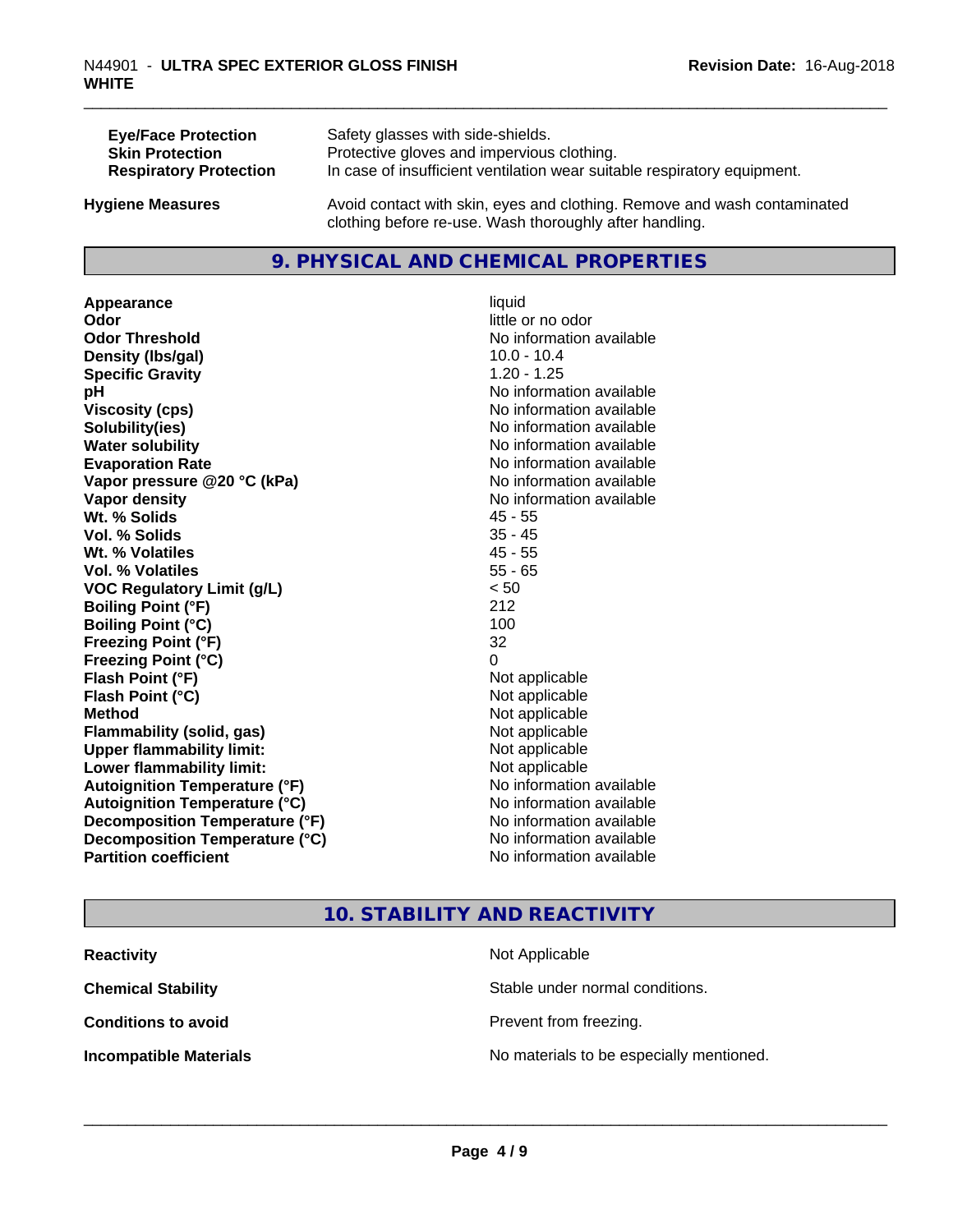| Possibility of hazardous reactions<br>None under normal conditions of use.                                      |  |
|-----------------------------------------------------------------------------------------------------------------|--|
| 11. TOXICOLOGICAL INFORMATION                                                                                   |  |
|                                                                                                                 |  |
| Information on likely routes of exposure                                                                        |  |
| <b>Principal Routes of Exposure</b><br>Eye contact, skin contact and inhalation.                                |  |
|                                                                                                                 |  |
| No information available                                                                                        |  |
| Symptoms related to the physical, chemical and toxicological characteristics                                    |  |
| No information available                                                                                        |  |
| Delayed and immediate effects as well as chronic effects from short and long-term exposure                      |  |
| May cause slight irritation.                                                                                    |  |
| Substance may cause slight skin irritation. Prolonged or repeated contact may dry<br>skin and cause irritation. |  |
| May cause irritation of respiratory tract.                                                                      |  |
| Ingestion may cause gastrointestinal irritation, nausea, vomiting and diarrhea.                                 |  |
| No information available                                                                                        |  |
| No information available.                                                                                       |  |
| No information available.                                                                                       |  |
| No information available.                                                                                       |  |
| No information available.                                                                                       |  |
| No information available.                                                                                       |  |
| No information available.                                                                                       |  |
| No information available.                                                                                       |  |
| No information available.                                                                                       |  |
| No information available                                                                                        |  |
| <b>Numerical measures of toxicity</b>                                                                           |  |
|                                                                                                                 |  |

**ATEmix (oral)** 46008 mg/kg

#### **Component Information**

Titanium dioxide LD50 Oral: > 10000 mg/kg (Rat) Zinc oxide LD50 Oral: 5000 mg/kg (Rat) LC50 Inhalation (Dust):  $> 5700$  mg/m<sup>3</sup> (Rat, 4 hr.)

#### **Carcinogenicity**

*The information below indicateswhether each agency has listed any ingredient as a carcinogen:.*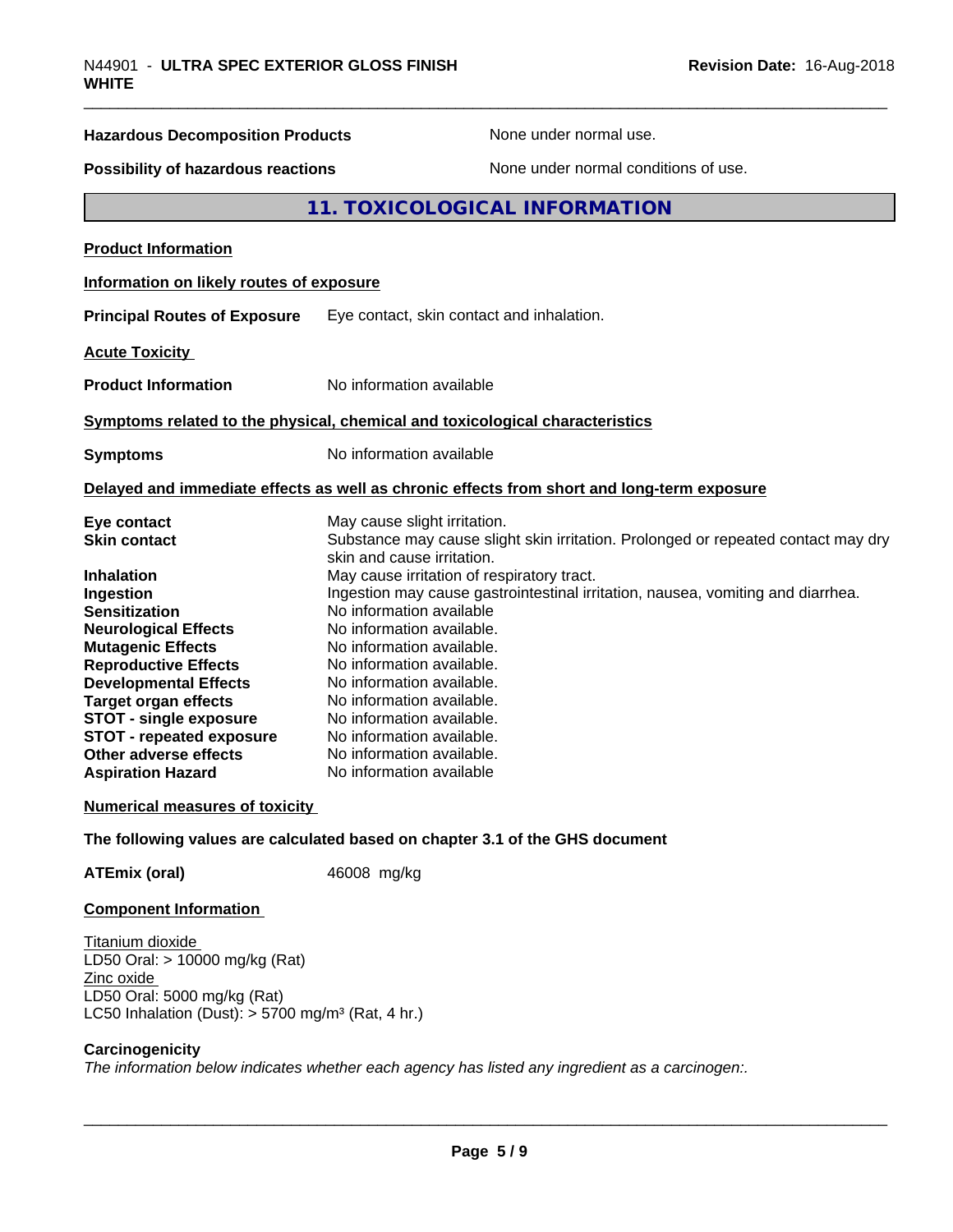| <b>Chemical name</b>         | <b>IARC</b>          | <b>NTP</b> | <b>OSHA</b> |
|------------------------------|----------------------|------------|-------------|
|                              | Possible Human<br>2B |            | Listed      |
| .<br>n dioxide<br>, Titanıum | Carcinogen           |            |             |

• Although IARC has classified titanium dioxide as possibly carcinogenic to humans (2B), their summary concludes: "No significant exposure to titanium dioxide is thought to occur during the use of products in which titanium dioxide is bound to other materials, such as paint."

#### **Legend**

IARC - International Agency for Research on Cancer NTP - National Toxicity Program OSHA - Occupational Safety & Health Administration

**12. ECOLOGICAL INFORMATION**

#### **Ecotoxicity Effects**

The environmental impact of this product has not been fully investigated.

#### **Product Information**

#### **Acute Toxicity to Fish**

No information available

### **Acute Toxicity to Aquatic Invertebrates**

No information available

#### **Acute Toxicity to Aquatic Plants**

No information available

#### **Persistence / Degradability**

No information available.

#### **Bioaccumulation**

No information available.

#### **Mobility in Environmental Media**

No information available.

#### **Ozone**

No information available

#### **Component Information**

#### **Acute Toxicity to Fish**

Titanium dioxide  $LC50:$  > 1000 mg/L (Fathead Minnow - 96 hr.)

# **Acute Toxicity to Aquatic Invertebrates**

No information available

#### **Acute Toxicity to Aquatic Plants**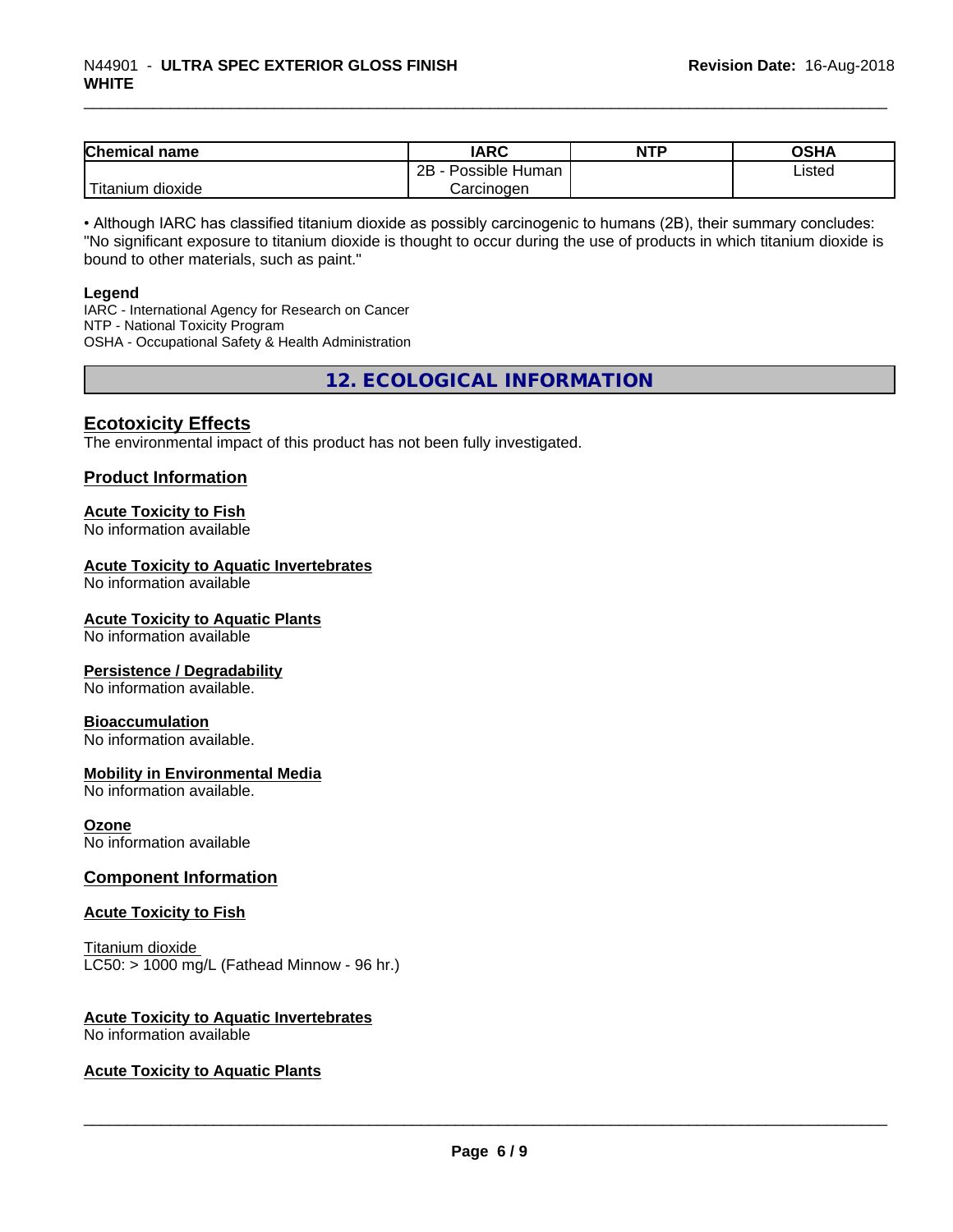No information available

|                              | 13. DISPOSAL CONSIDERATIONS                                                                                                                                                                                               |
|------------------------------|---------------------------------------------------------------------------------------------------------------------------------------------------------------------------------------------------------------------------|
| <b>Waste Disposal Method</b> | Dispose of in accordance with federal, state, and local regulations. Local<br>requirements may vary, consult your sanitation department or state-designated<br>environmental protection agency for more disposal options. |
|                              | 14. TRANSPORT INFORMATION                                                                                                                                                                                                 |
| <b>DOT</b>                   | Not regulated                                                                                                                                                                                                             |
| <b>ICAO/IATA</b>             | Not regulated                                                                                                                                                                                                             |
| <b>IMDG/IMO</b>              | Not regulated                                                                                                                                                                                                             |
|                              | <b>15. REGULATORY INFORMATION</b>                                                                                                                                                                                         |

# **International Inventories**

| <b>TSCA: United States</b> | Yes - All components are listed or exempt. |
|----------------------------|--------------------------------------------|
| DSL: Canada                | Yes - All components are listed or exempt. |

#### **Federal Regulations**

| Nο |  |
|----|--|
| Nο |  |
| Nο |  |
| No |  |
| No |  |
|    |  |

#### **SARA 313**

Section 313 of Title III of the Superfund Amendments and Reauthorization Act of 1986 (SARA). This product contains a chemical or chemicals which are subject to the reporting requirements of the Act and Title 40 of the Code of Federal Regulations, Part 372:

| <b>Chemical name</b> | CAS No.   | Weight-% | <b>CERCLA/SARA 313</b><br>(de minimis concentration) |
|----------------------|-----------|----------|------------------------------------------------------|
| Zinc oxide           | 1314-13-2 |          |                                                      |

#### **Clean Air Act,Section 112 Hazardous Air Pollutants (HAPs) (see 40 CFR 61)** This product contains the following HAPs:

*None*

# **US State Regulations**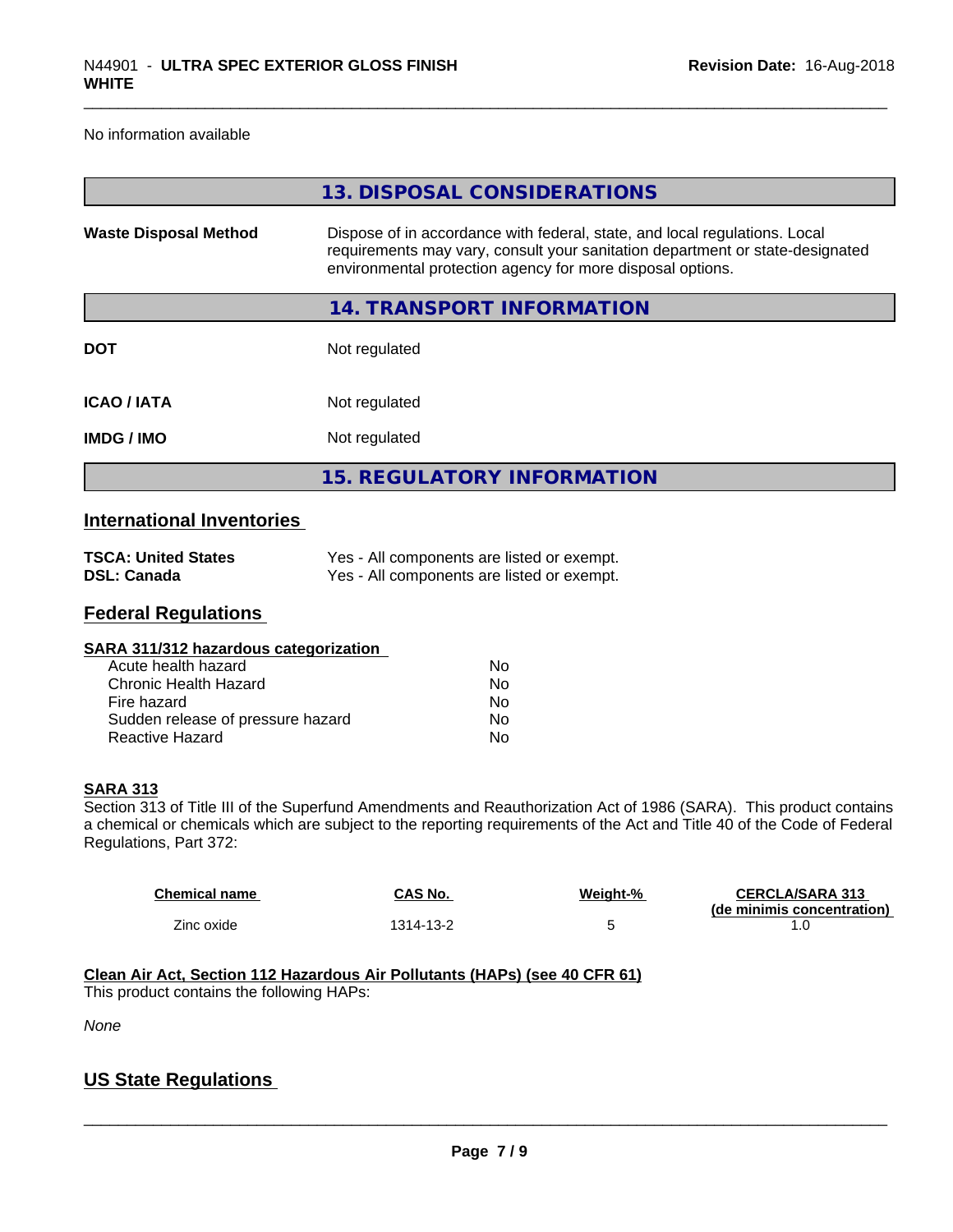#### **California Proposition 65**

**AVIMARNING:** Cancer and Reproductive Harm– www.P65warnings.ca.gov

#### **State Right-to-Know**

| $\sim$<br>hemical name<br>--- | .<br>Мi<br>saunus <del>c</del> us | <b>Jerse</b> v<br><b>Nev</b> | าทรงIvania<br>. |
|-------------------------------|-----------------------------------|------------------------------|-----------------|
| <br>÷.<br>dioxide<br>litanium |                                   |                              |                 |
| _<br>inc oxide                |                                   |                              |                 |

**Legend**

X - Listed

| 16. OTHER INFORMATION |           |                        |                      |          |  |
|-----------------------|-----------|------------------------|----------------------|----------|--|
| HMIS -                | Health: 1 | <b>Flammability: 0</b> | <b>Reactivity: 0</b> | $PPE: -$ |  |
| <b>HMIS Legend</b>    |           |                        |                      |          |  |
| 0 - Minimal Hazard    |           |                        |                      |          |  |
| 1 - Slight Hazard     |           |                        |                      |          |  |
| 2 - Moderate Hazard   |           |                        |                      |          |  |
| O Ossiana Hamard      |           |                        |                      |          |  |

- 3 Serious Hazard
- 4 Severe Hazard
- \* Chronic Hazard

X - Consult your supervisor or S.O.P. for "Special" handling instructions.

*Note: The PPE rating has intentionally been left blank. Choose appropriate PPE that will protect employees from the hazards the material will present under the actual normal conditions of use.*

*Caution: HMISÒ ratings are based on a 0-4 rating scale, with 0 representing minimal hazards or risks, and 4 representing significant hazards or risks. Although HMISÒ ratings are not required on MSDSs under 29 CFR 1910.1200, the preparer, has chosen to provide them. HMISÒ ratings are to be used only in conjunction with a fully implemented HMISÒ program by workers who have received appropriate HMISÒ training. HMISÒ is a registered trade and service mark of the NPCA. HMISÒ materials may be purchased exclusively from J. J. Keller (800) 327-6868.*

 **WARNING!** If you scrape, sand, or remove old paint, you may release lead dust. LEAD IS TOXIC. EXPOSURE TO LEAD DUST CAN CAUSE SERIOUS ILLNESS, SUCH AS BRAIN DAMAGE, ESPECIALLY IN CHILDREN. PREGNANT WOMEN SHOULD ALSO AVOID EXPOSURE.Wear a NIOSH approved respirator to control lead exposure. Clean up carefully with a HEPA vacuum and a wet mop. Before you start, find out how to protect yourself and your family by contacting the National Lead Information Hotline at 1-800-424-LEAD or log on to www.epa.gov/lead.

| <b>Prepared By</b>      | <b>Product Stewardship Department</b><br>Benjamin Moore & Co.<br>101 Paragon Drive<br>Montvale, NJ 07645<br>800-225-5554 |
|-------------------------|--------------------------------------------------------------------------------------------------------------------------|
| <b>Revision Date:</b>   | 16-Aug-2018                                                                                                              |
| <b>Revision Summary</b> | Not available                                                                                                            |